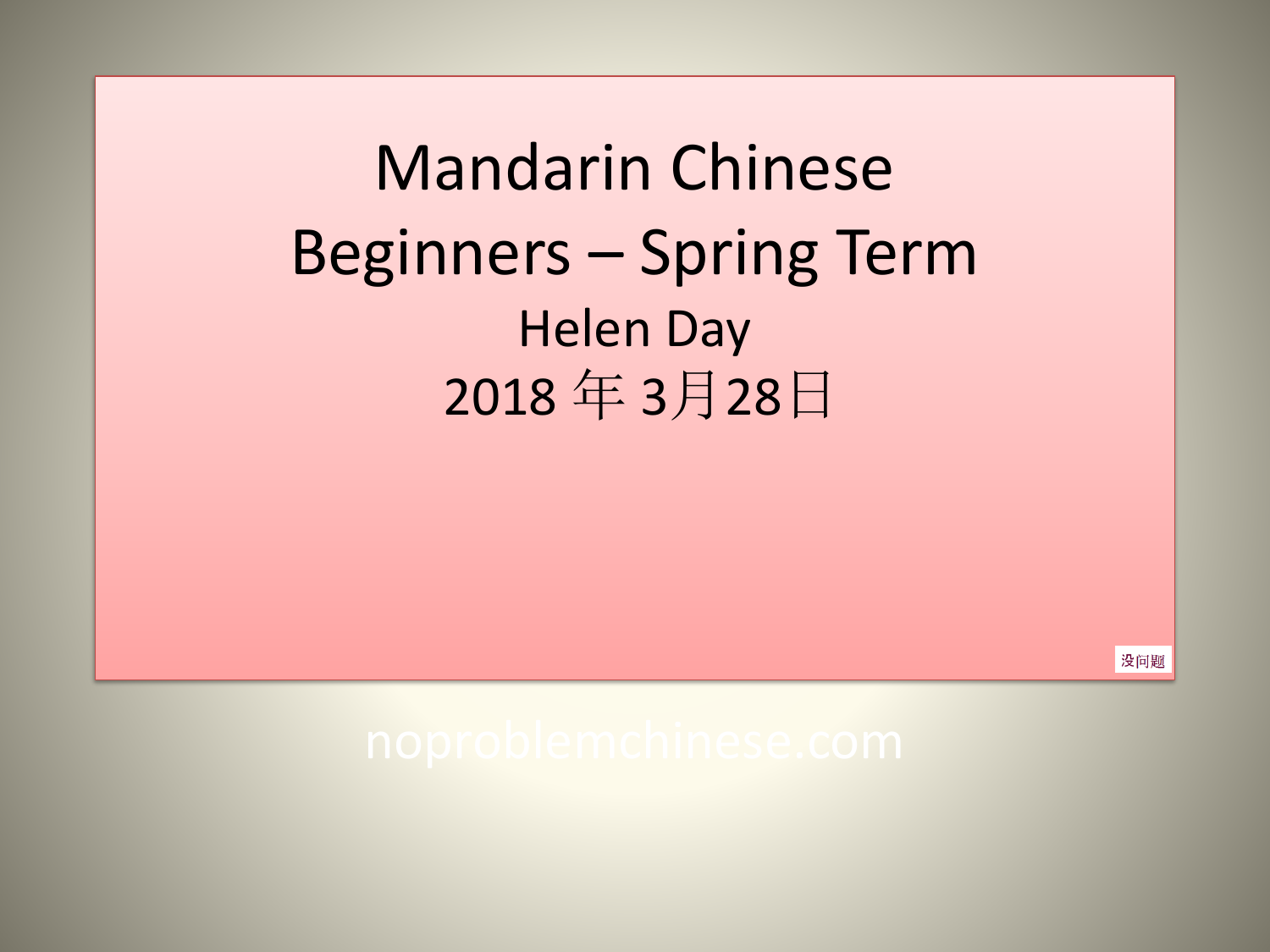作业 - answers

- 1. 我是英国人
- 2. 我家有。。。 口人
- 3. 我有 。。。一个哥哥
- 4. 有。我有。。。个哥哥。/ 没有
- 5. 今天3月28号
- 6. 今天星期三
- 7. 明天星期四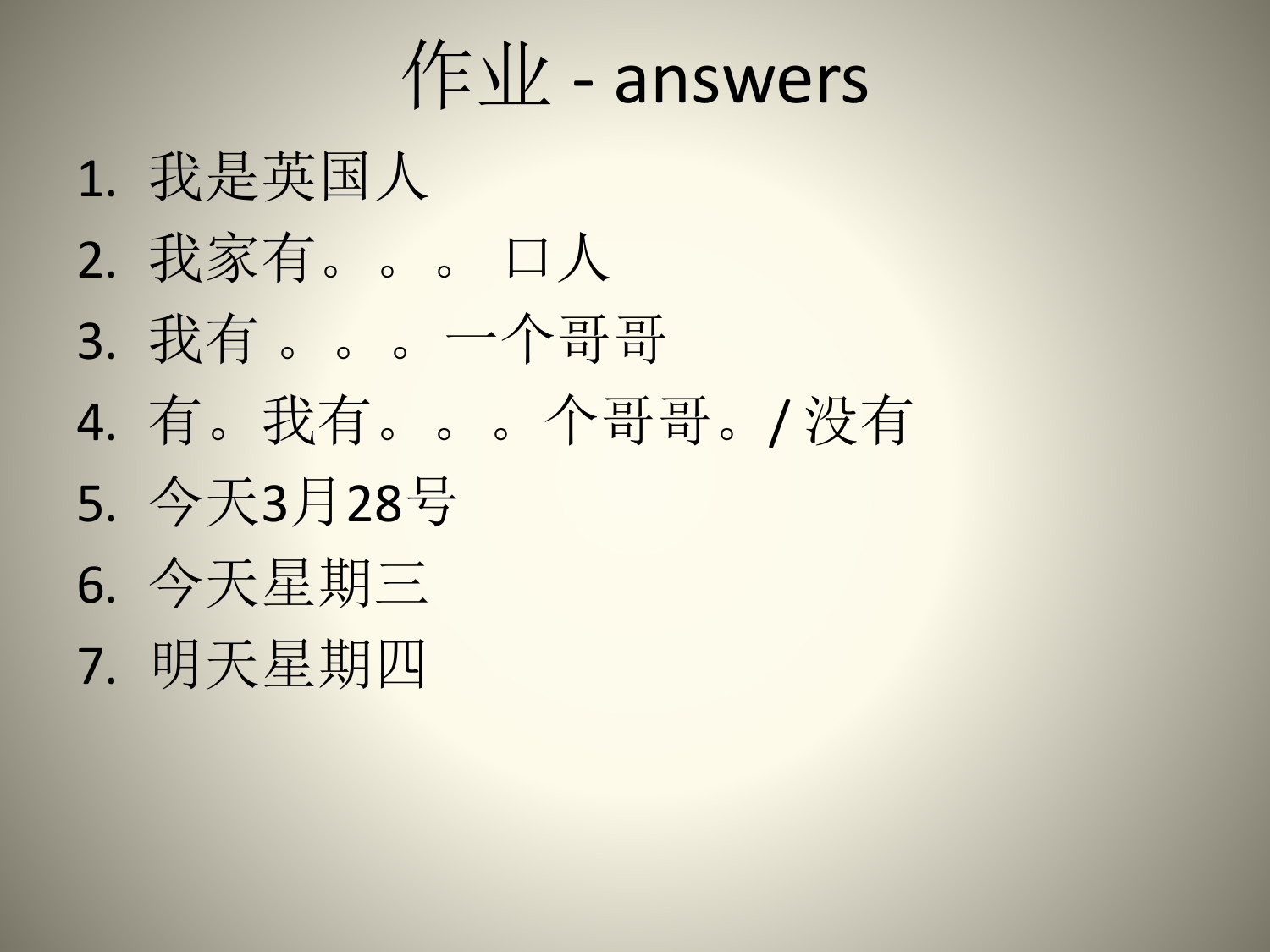1 wǒ shì yīngguó rén wǒ jiā yǒu... kǒu rén wǒ yǒu... gè gēgē yǒu. Wǒ yǒu... gè gēgē. Méiyǒu. Jīntiān 3 yuè 28 hào jīntiān xīngqí sān míngtiān xīngqí sì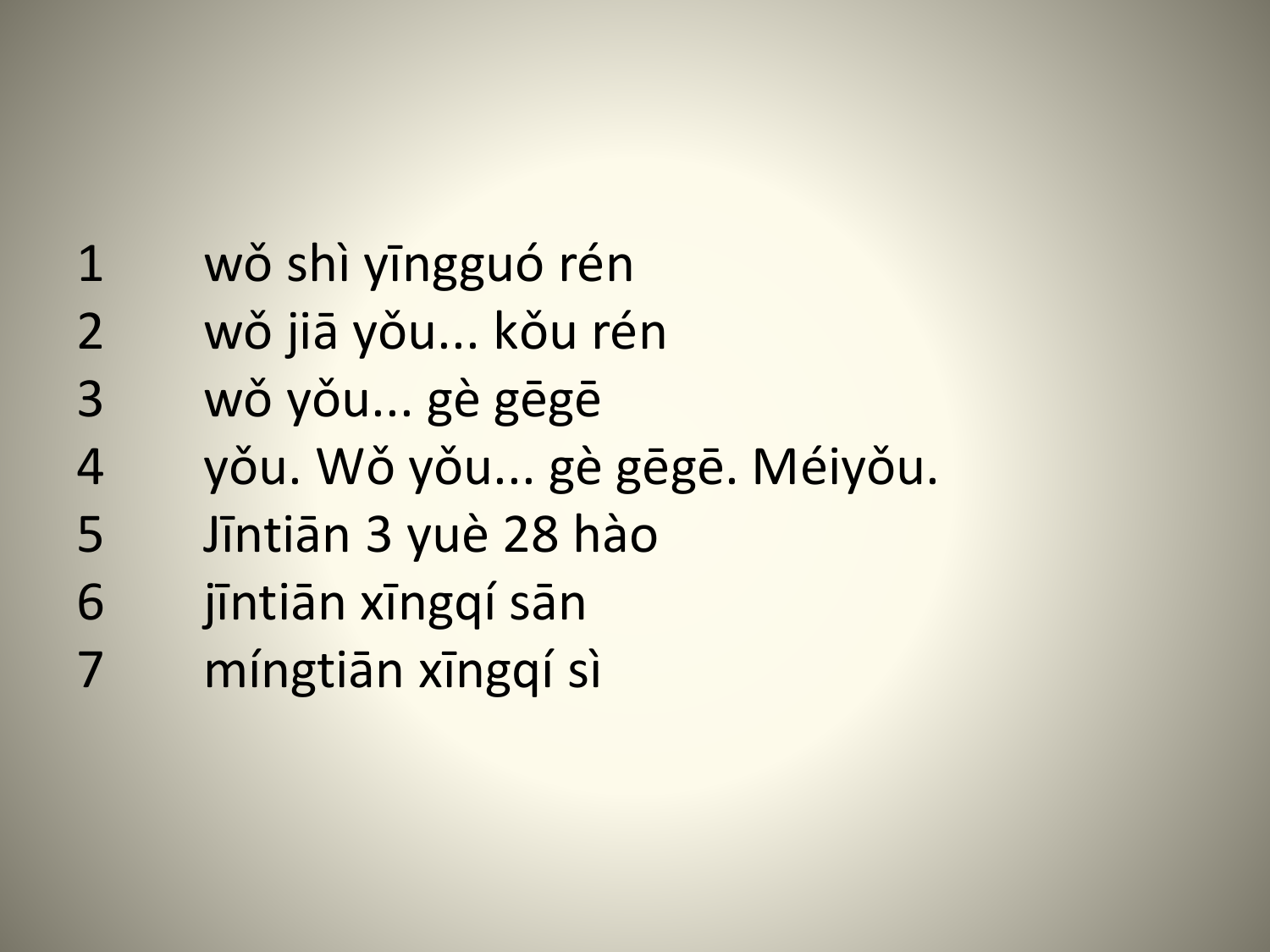## Exercise11

- 1. 4
- 2. 有
- 3. 没有
- 4. 1
- 5. 小方
- 6. 英国人
- 7. 不是。她是中国人
- 8. 在英国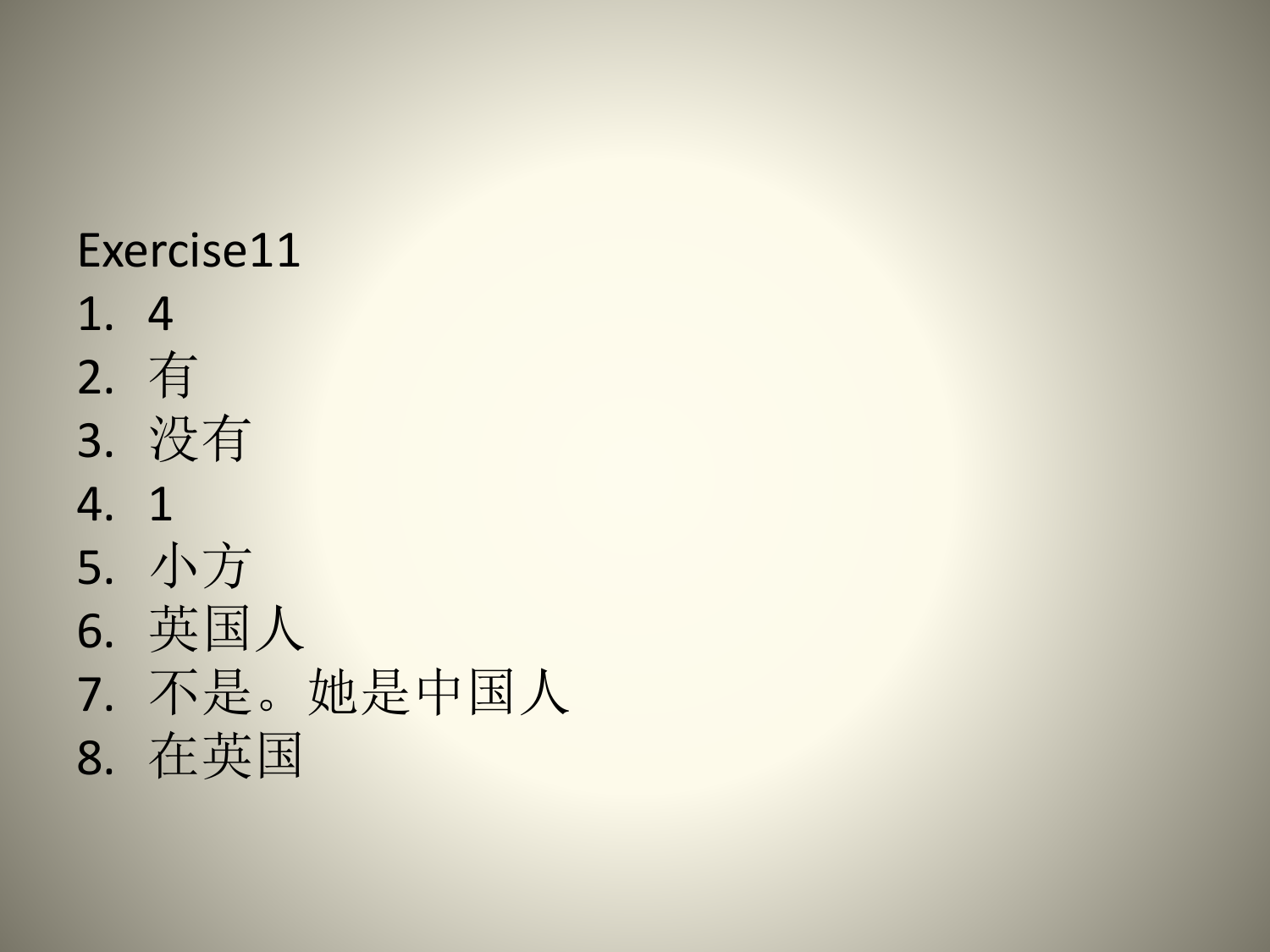• This lesson we started by reviewing the root meaning of some common 'radicals'. If you know this meaning, it helps you put together more complex characters and makes it much quicker and easier to learn to read/write Chinese.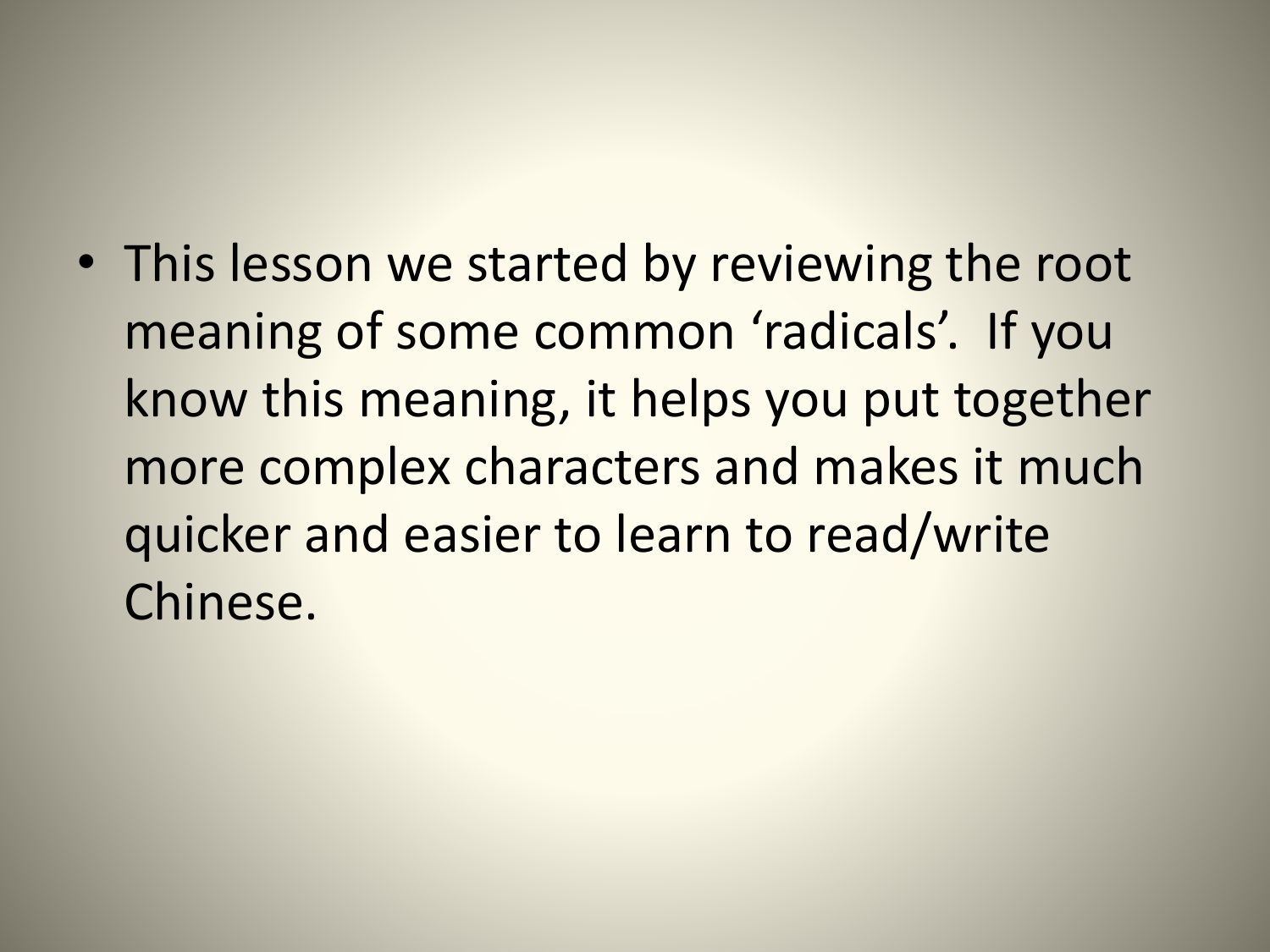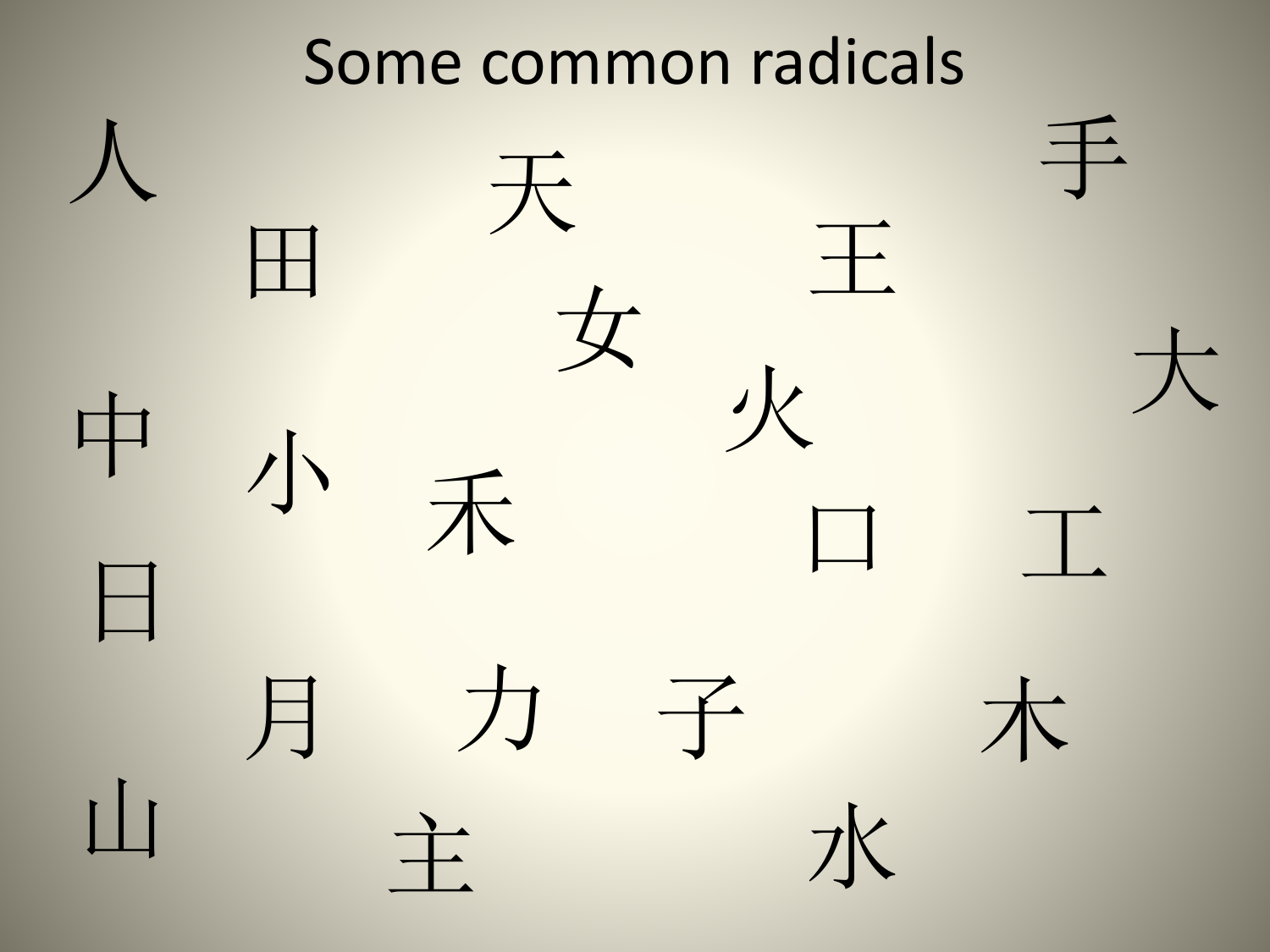## Some common radicals

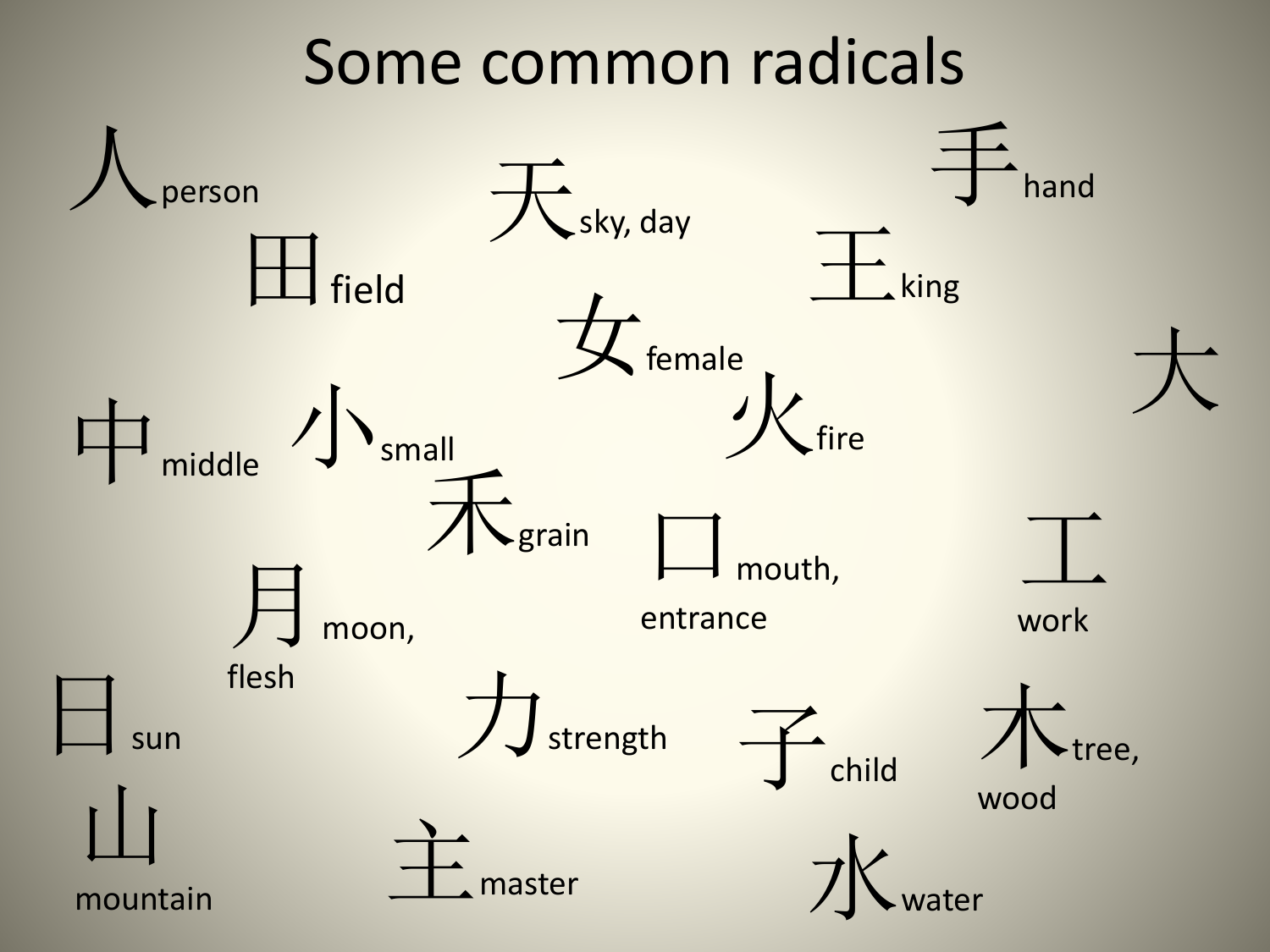• We then looked at the text below. Practising how to read this text (using the pinyin version to help you) is your main  $/F$ 业 task.

• By the next class, I'd like you to be able to read this text aloud using only the character version, with good pronunciation and with comprehension! Challenge accepted?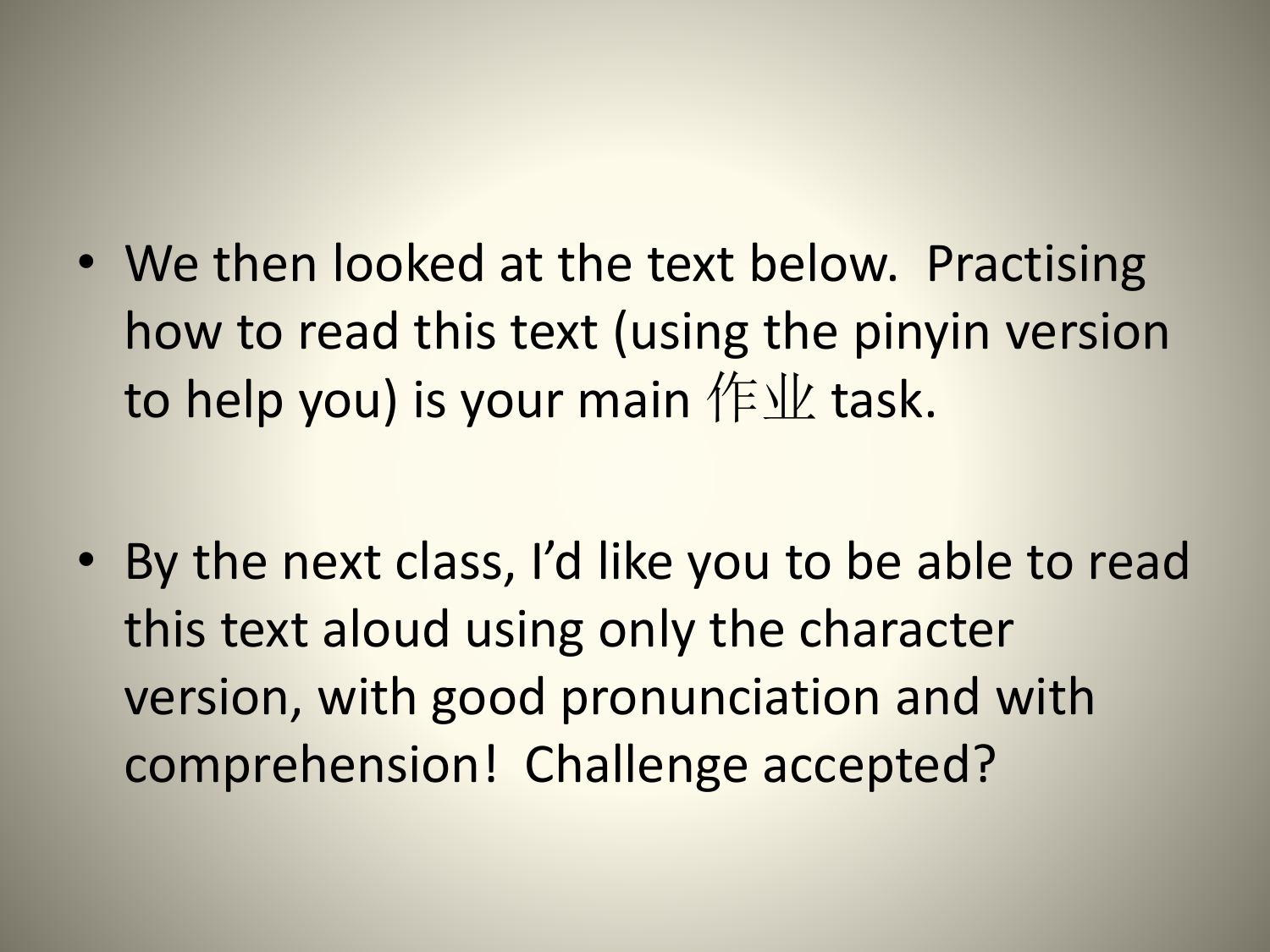• There won't be a lesson for 两个星期 because of 复活节 ('return to life' festival, or 'Easter')

So … 我们 4月18号见

And don't eat too much 巧克力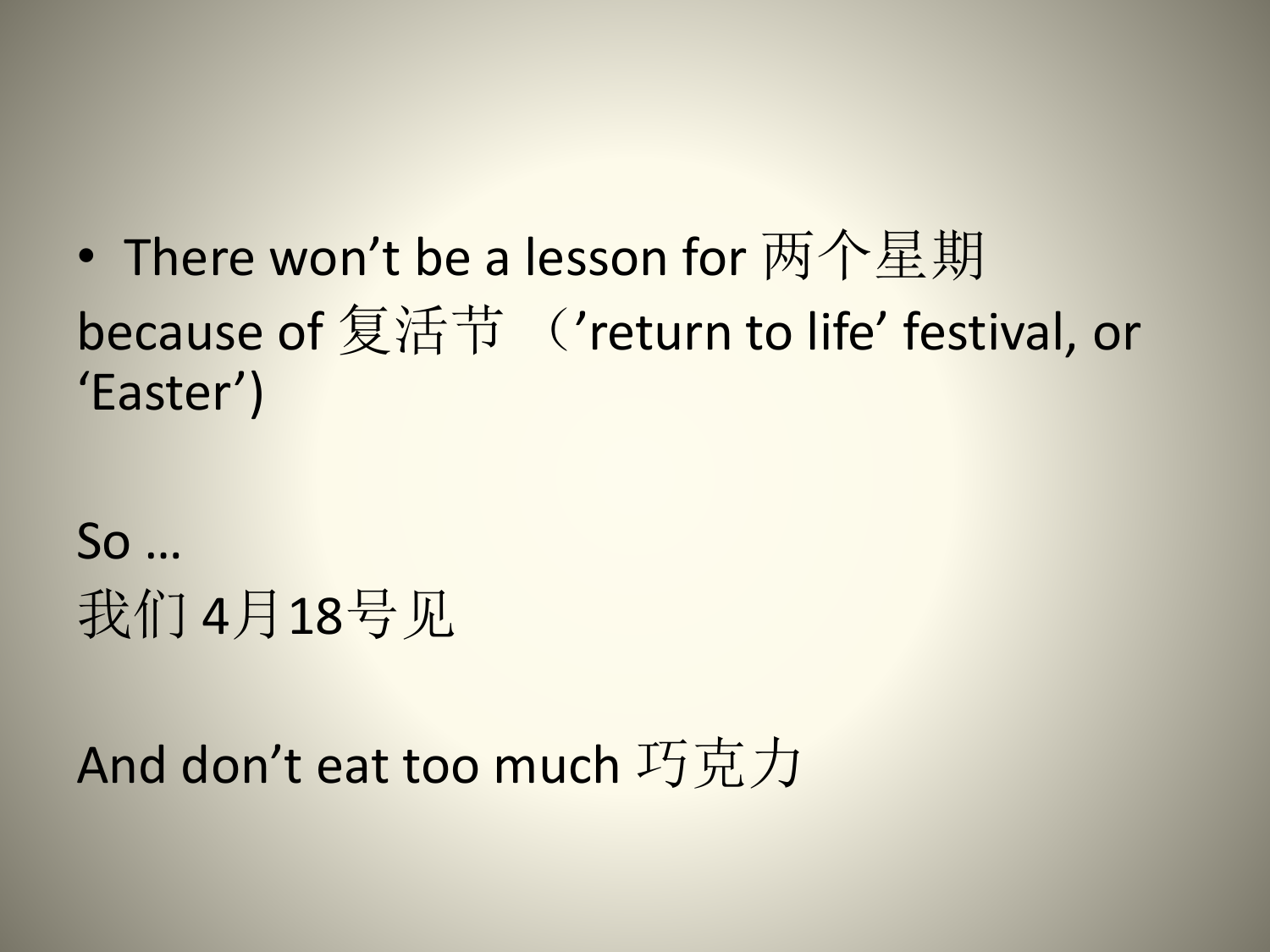| gōng                         |
|------------------------------|
| 工 work                       |
| zuò                          |
| 2 作 do: work                 |
| gōng zuò                     |
| 工作 work                      |
| suì                          |
| 3 岁 (歲) year of age          |
| shí èr sui                   |
| 十二岁 twelve years old         |
| xuésheng<br>shēng            |
| 4 生 bear; grow 学生 student    |
| zhōngxuéshēng                |
| 中学生 secondary school student |
| xiǎo xuéshēng                |
| 小学生 primary school student   |
| e                            |
| 5 了 particle                 |
| jǐ suì                       |
| 6 几岁 how old (age under ten) |
| duō dà                       |
| 多大 how old (age over ten)    |
|                              |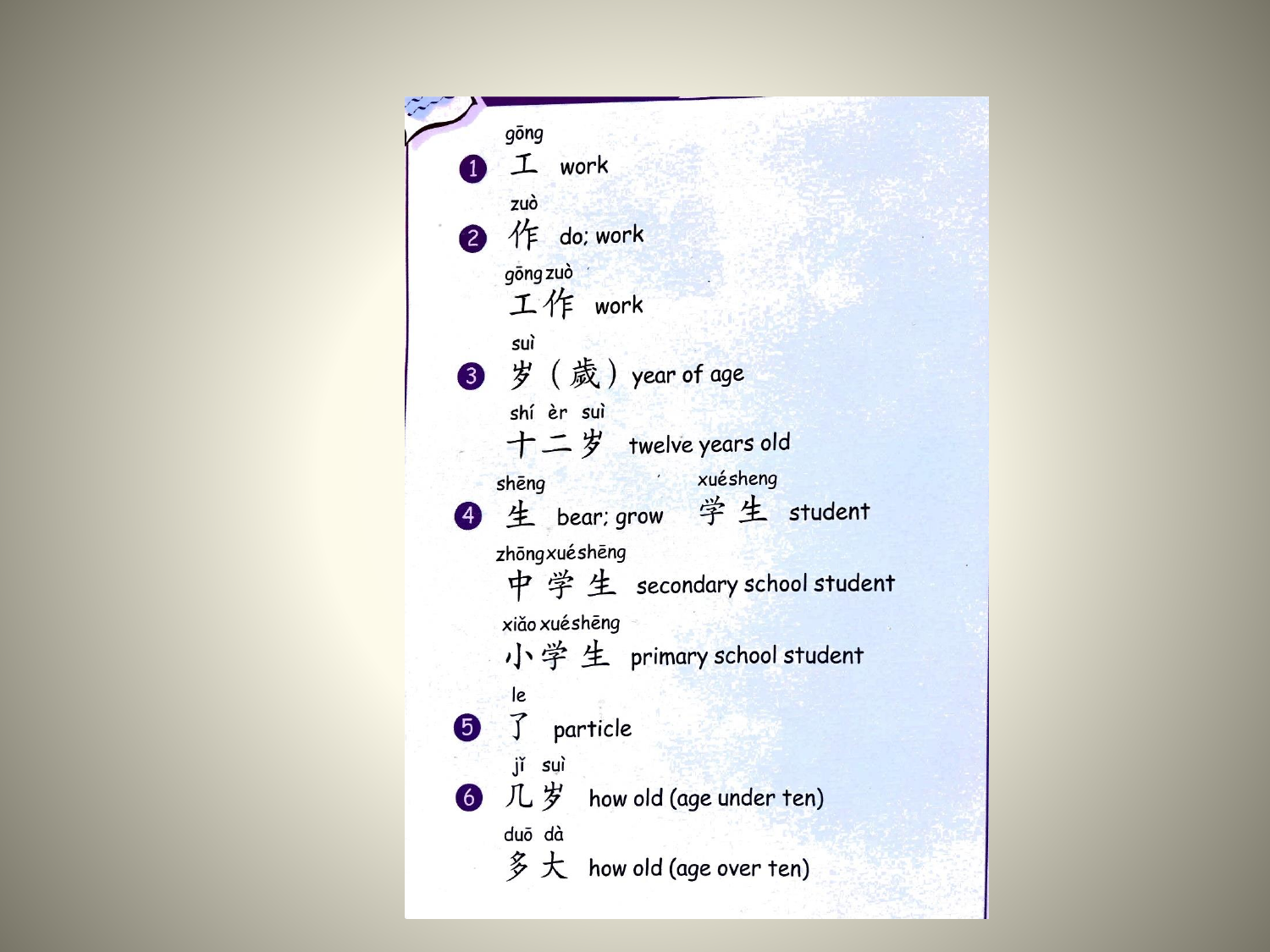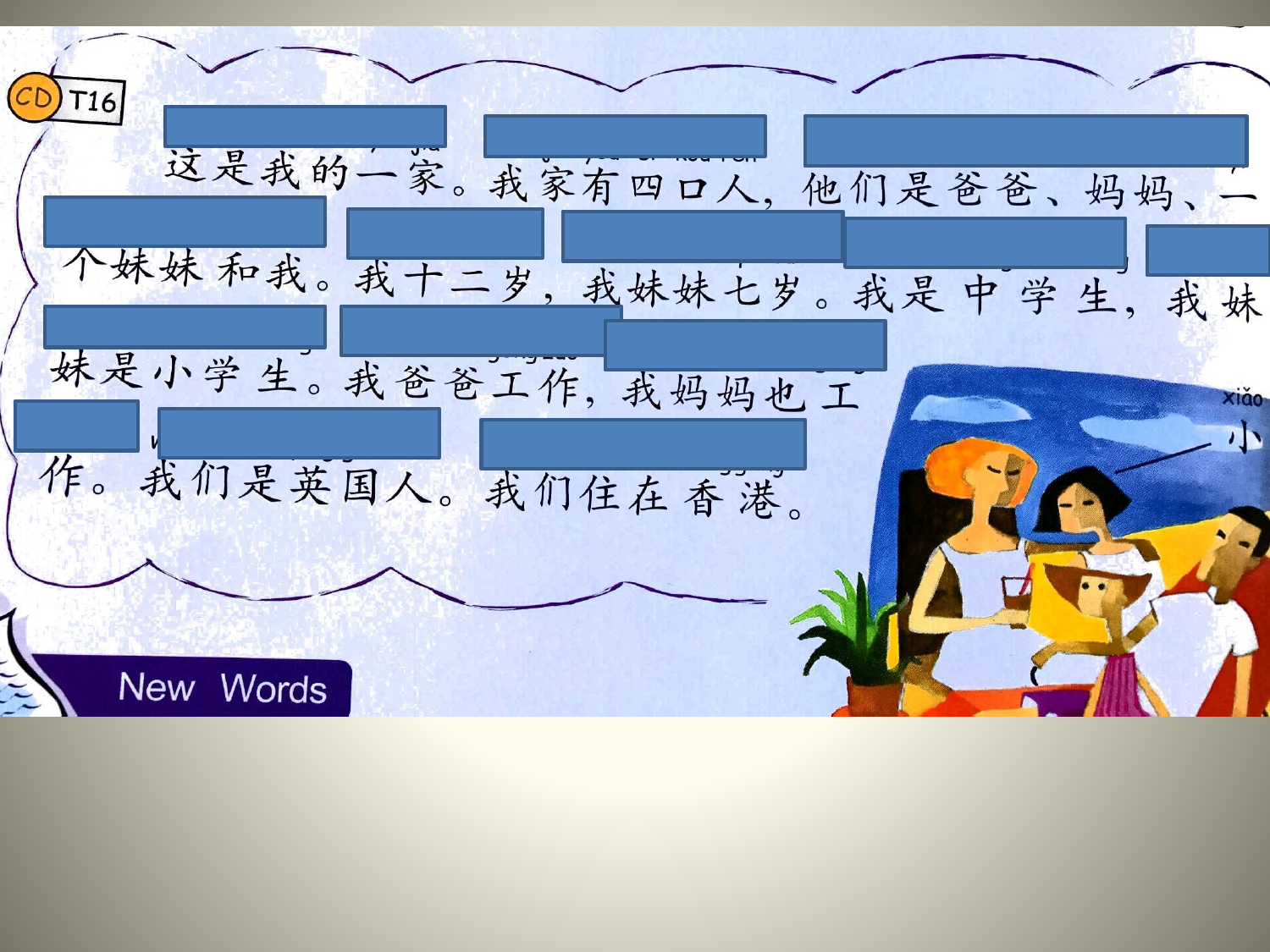